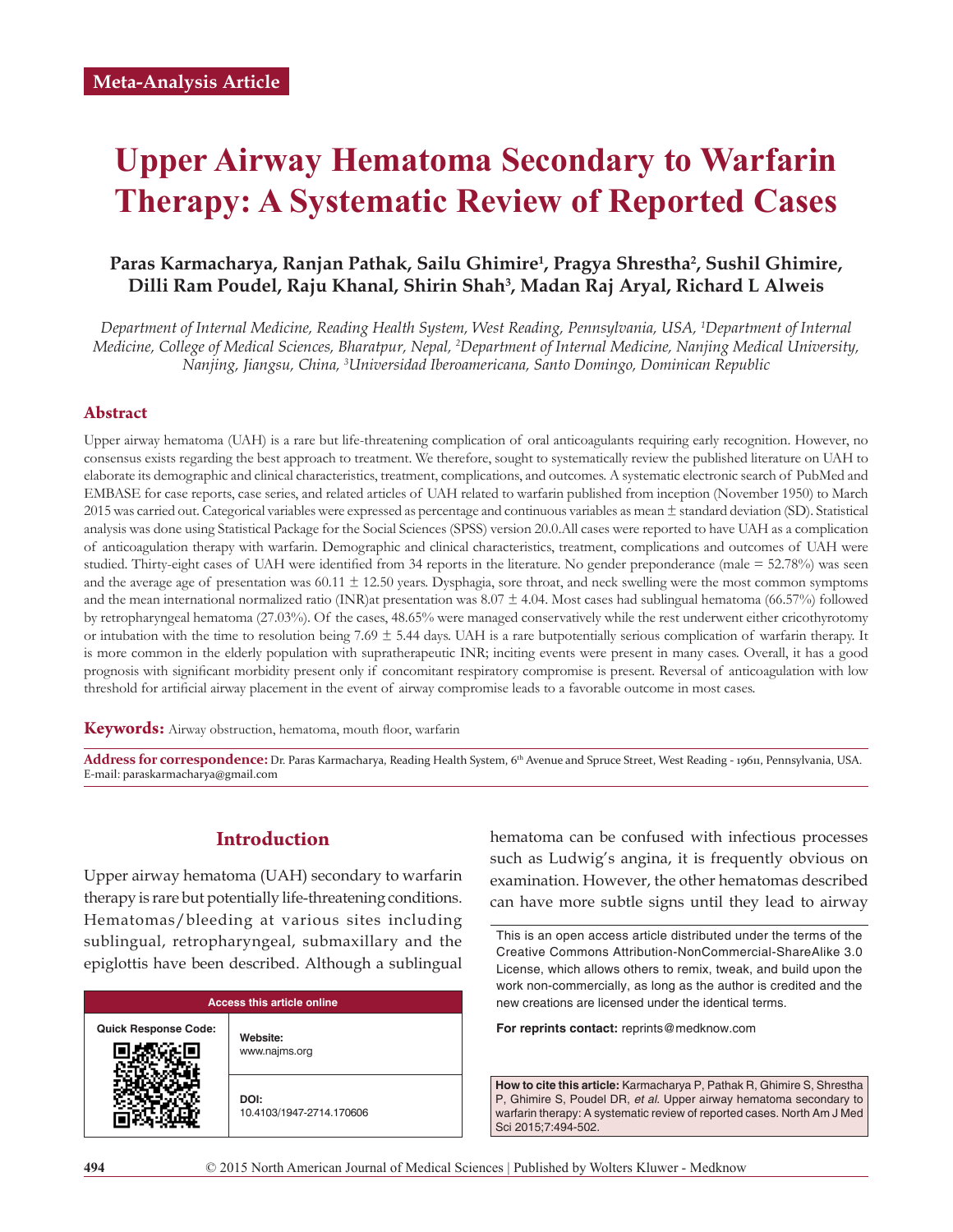compromise.[1] UAH may occur due to different inciting events including cervical spinal injury, rheumatoid arthritis, neck surgery, injury to great vessels, and violent head movements.It may also occur spontaneously in patients on anticoagulation therapy or with a bleeding diathesis.[2,3] Although rare, UAH is a very serious event but only case reports exist with no higher level of evidence. Hence, with no consensus in place, the diagnosis and management of this condition remains a challenge.We therefore, sought to systematically review the published literature on UAH to elaborate its demographic and clinical characteristics, treatment, complications, and outcomes.

# **Materials and Methods**

## **Ethical considerations**

As the study did not involve human subjects or hospital chart review, institutional review board (IRB) approval/ exemption was not required.

## **Search strategy and data collection**

A systematic electronic search of Medline and EMBASE for case reports, case series, abstracts, and related articles of UAH secondary to warfarin therapy published from inception to March 2015 was performed independently by three authors (PK, RP, and PS) using two broad themes. For upper airway hematoma, the search terms used were "sublingual hematoma," "sublingual hemorrhage," "sublingual bleeding," "epiglottic hematoma," "supraglottic hematoma," "neck hematoma," "submaxillary hematoma," and "retropharyngeal hematoma." For the theme warfarin therapy, the search terms used were "warfarin" (mesh), "warfarine," "warfarin sodium," "warfant," "warfarin," "warfarin potassium," and "Tedicumar."The search was limited to human studies. Bibliographies of the reviewed articles were further scanned to identify additional reports. Care was taken to avoid duplication. Thirty-four articles with 38 cases in the English language were identified. The details of the selection process are outlined in Figure 1. The demographic variables, clinical presentations, diagnostic modalities, treatment, outcomes, and complications of UAH were studied. Statistical analyses were performed using Statistical Package for the Social Sciences (SPSS) Statistics for Windows, version 20.0 (IBM Corporation, Armonk, NY, USA). A *P* value of <0.05 was considered to be statistically significant. Categorical variables were expressed as percentages and continuous variables as mean ± standard deviation (SD). Binomial logistic regression analysis was used to identify independent predictors of airway compromise and independent *t*-test was used to compare the means between the subgroups.



Figure 1: Flowchart describing a systematic search and study selection process

## **Results**

#### **Demographics and clinical presentation**

Among the 38 cases of UAH identified, there was no significant gender variation (male vs female, 52.78% vs  $47.22\%$ ,  $P = 0.446$ ). The mean age of presentation was 60.11 ± 12.50 years. A majority of the hematomas were sublingual (*n* = 25, 66.57%) and retropharyngeal (*n* = 10, 27.03%), with supraglottic, laryngeal, lingual, and submandibular ones being less common [Table 1]. The most common predisposing factors noted were: Violent coughing  $(n = 6)$ , drug interaction with warfarin (*n* = 3), airway manipulation during intubation (*n* = 2), trauma ( $n = 2$ ), and denture use ( $n = 2$ ). There we no apparent predisposing factors in the rest of the cases ( $n = 16$ , 43.24%). The most common presenting symptom associated with UAH were sore throat (*n* = 29, 78.38%), dysphagia (*n* = 24, 64.86%), and neck swelling (*n* = 22, 59.46%). Respiratory compromise was seen in 18 cases (46.65%). Other less common presenting features were as follows: ecchymosis (*n* = 14, 37.84%) hoarseness (*n* = 11, 29.73%), dysphonia (*n* = 9, 24.32%), bleeding from another site (*n* = 9, 24.32%), drooling (*n* = 5, 13.51%), and trismus ( $n = 3$ , 8.11%). There was no difference in the mean age (63.35 vs 56.50,  $P = 0.108$ ), warfarin dose  $(4.31 \text{ mg vs } 6.31 \text{ mg}, P = 0.119)$ , time to resolution (6.71days vs 8.60 days,  $P = 0.417$ ), and international normalized ratio (INR) (8.95 vs 7.12, *P* = 0.357) between patients with and without respiratory compromise. On binomial logistic regression, there were no significant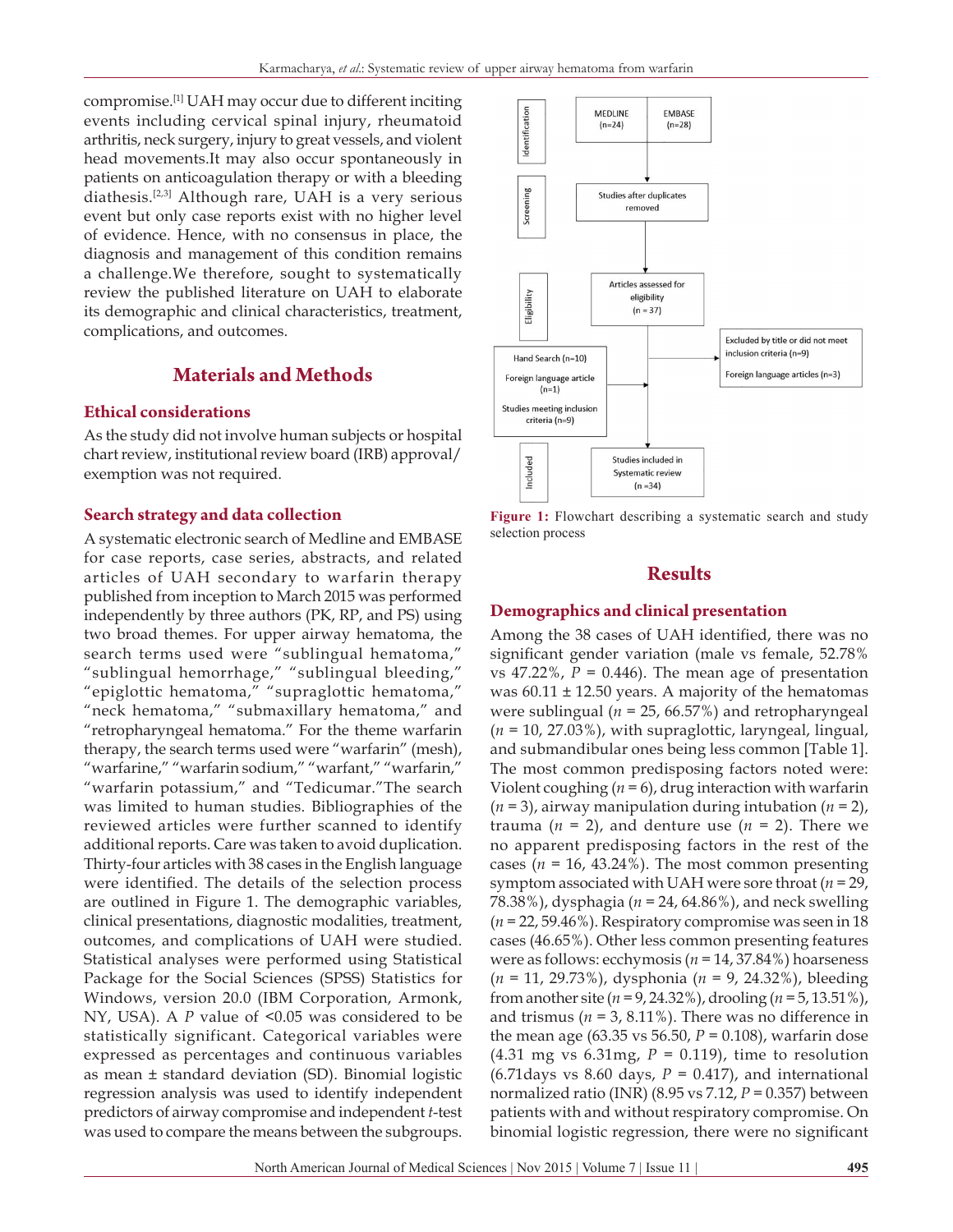| Table 1: Demographic and clinical features of the included cases |         |                  |                                                                  |                                                         |                                         |                       |                                                   |                    |
|------------------------------------------------------------------|---------|------------------|------------------------------------------------------------------|---------------------------------------------------------|-----------------------------------------|-----------------------|---------------------------------------------------|--------------------|
| Author, year                                                     | Age     | Sex              | <b>Concurrent</b>                                                | Predisposing                                            | <b>Site of bleeding</b>                 | Warfarin              |                                                   | <b>Respiratory</b> |
|                                                                  | (years) |                  | antiplatelets/<br>anticoagulants                                 | event                                                   |                                         | <b>Dose</b><br>(mg/d) | <b>Indication</b>                                 | compromise         |
| Akoglu et al.,<br>2008                                           | 48      | M                | N <sub>o</sub>                                                   | Massage of the<br>neck and back<br>3 days ago           | Retropharyngeal                         | $\cdots$              | Mechanical aortic<br>valve                        | N                  |
| Bachmann<br>et al., 1987                                         | 67      | М                | N <sub>o</sub>                                                   | None                                                    | Sublingual                              | $\overline{2}$        | <b>DVT</b>                                        | Y                  |
| Bapat et al.,<br>2001                                            | 53      | F                | No                                                               | Blunt trauma<br>to the head and<br>shoulder 36 h<br>ago | Retropharyngeal<br>and mediastinal      | $\cdots$              | Mechanical aortic<br>valve                        | Y                  |
| Berthelsen<br>et al., 2012                                       | 49      | M                | N <sub>o</sub>                                                   | None                                                    | Sublingual                              | $\cdots$              | Prosthetic aortic<br>valve                        | N                  |
| Bloom et al.,<br>2002                                            | 57      | M                | No                                                               | $\cdots$                                                | Retropharyngeal                         | 5                     | Paroxysmal AF                                     |                    |
| Bosteret al.,<br>1983                                            | 58      | F                | .                                                                | .                                                       | Submandibular,<br>supraglottic          | 7.5                   | DVT, TIA                                          | Y                  |
| Brooks et al.,<br>1981                                           | 65      | F                | No                                                               | Bactrim-<br>warfarin<br>interaction                     | Retropharyngeal                         | 6                     | AF                                                | N                  |
| Brown et al.,<br>2002                                            | 81      | М                | Clopidogrel,<br>aspirin, heparin                                 | Airway<br>manipulation<br>during<br>intubation          | Retropharyngeal,<br>epiglottic          | 2.5                   | CABG, CEA                                         | Y                  |
| Cashman et al.,<br>2011                                          | 57      | $\boldsymbol{F}$ | No                                                               | None                                                    | Sublingual,<br>supraglottic             | .                     | AF                                                | Y                  |
| Cohen et al.,<br>1989                                            | 65      | $\boldsymbol{F}$ | .                                                                | $\cdots$                                                | Sublingual,<br>pharyngeal               | 3.75                  | <b>DVT</b>                                        | Y                  |
| Cohen et al.,<br>1989                                            | 63      | $\boldsymbol{F}$ | .                                                                | Vigorous<br>coughing for<br>4 days                      | Sublingual                              | 7.5                   | <b>CVA</b>                                        | Y                  |
| Duong et al.,<br>1986                                            | 57      | М                | No                                                               | None                                                    | Sublingual                              | .                     | <b>DVT</b>                                        | Y                  |
| Frohnaet al.,<br>2012                                            | 73      | $\boldsymbol{F}$ | No                                                               | None                                                    | Lingual and<br>sublingual               | $\cdots$              | Mechanical aortic<br>valve, AF, H/o<br><b>HIT</b> |                    |
| Gonzalez-<br>Garcia et al.,<br>2005                              | 60      | М                | No                                                               | None                                                    | Sublingual                              | 7.5                   | DVT, Chronic AF                                   | $\mathbf Y$        |
| Gooderet al.,<br>1980                                            | 21      | $_{\rm F}$       | No                                                               | None                                                    | Sublingual                              | .                     | <b>DVT</b>                                        | $\mathbf Y$        |
| Gupta et al.,<br>2003                                            | 56      | $\mathbf F$      | N <sub>o</sub>                                                   | Alcohol and<br>warfarin<br>interaction                  | Sublingual,<br>pharyngeal,<br>laryngeal | $\overline{2}$        | $\rm AF$                                          | $\mathbf N$        |
| Hatzakorzian<br>et al., 2005                                     | 75      | $\boldsymbol{F}$ | .                                                                | Airway<br>manipulation<br>during<br>intubation          | Epiglottic                              | 3.5                   | AF                                                | N                  |
| Jandreau et al.,<br>1997                                         | 69      | M                | .                                                                | H/o bronchitis<br>6 days ago                            | Laryngeal (B/L<br>aryepiglottic)        | $\cdots$              | Mechanical<br>mitral valve,<br>paroxysmal AF      | $\mathbf N$        |
| Kara et al., 2012                                                | 72      | F                | NSAID <sub>s</sub> ,<br>antiplatelet<br>agent (not<br>specified) | Mandibular<br>denture use                               | Sublingual                              | 5                     | CABG                                              | N                  |
| Lee et al., 1980                                                 | 41      | F                | No                                                               | Vigorous<br>coughing                                    | Sublingual                              | 7.5                   | Mechanical<br>mitral valve                        | $\mathbf Y$        |
| Lepore, 1976                                                     | 58      | М                | No                                                               | None                                                    | Sublingual,<br>retropharyngeal          | 12.5                  | Chronic<br>thrombophlebitis                       | $\mathbf Y$        |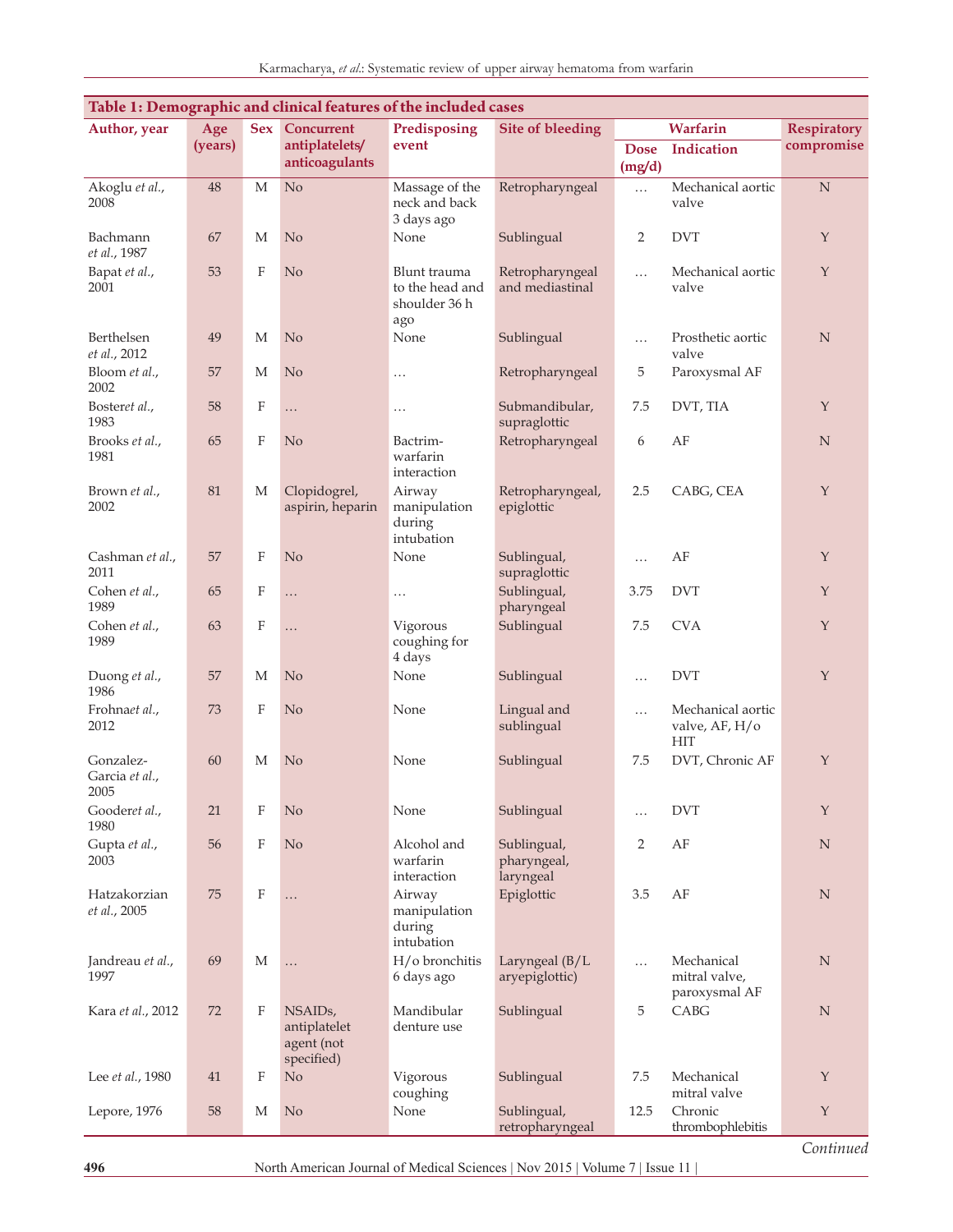| <b>Table 1: Continued</b> |         |                  |                                  |                                                                       |                                   |                       |                                          |                    |  |
|---------------------------|---------|------------------|----------------------------------|-----------------------------------------------------------------------|-----------------------------------|-----------------------|------------------------------------------|--------------------|--|
| Author, year              | Age     | <b>Sex</b>       | <b>Concurrent</b>                | Predisposing                                                          | <b>Site of bleeding</b>           | Warfarin              |                                          | <b>Respiratory</b> |  |
|                           | (years) |                  | antiplatelets/<br>anticoagulants | event                                                                 |                                   | <b>Dose</b><br>(mg/d) | <b>Indication</b>                        | compromise         |  |
| Lim et al., 2005          | 81      | M                | aspirin                          | None                                                                  | Sublingual,<br>laryngeal          | $\cdots$              | AF                                       | Y                  |  |
| Moftah et al.,<br>2012    | 71      | M                | N <sub>o</sub>                   | Cough and<br>decreased<br>absorption of<br>vitamin K from<br>diarrhea | Sublingual                        | 3                     | AF                                       | N                  |  |
| Murray et al.,<br>1983    | 32      | M                | .                                | Phenylbutazone-<br>warfarin<br>interaction                            | Sublingual                        | 6                     | <b>DVT</b>                               | $\mathsf{Y}$       |  |
| Moraes et al.,<br>2013    | 54      | F                | N <sub>o</sub>                   | None                                                                  | Sublingual,<br>pharyngeal         | 5                     | AF                                       | N                  |  |
| Owens et al.,<br>1975     | 61      | M                | $\cdots$                         | Violent sneezing<br>and coughing                                      | Retropharyngeal                   | .                     | PV                                       | N                  |  |
| Parvizi et al.,<br>2011   | 66      | M                | .                                | Violent<br>coughing fit                                               | Sublingual,<br>supraglottic       | .                     | AF                                       | $\mathbf N$        |  |
| Puri et al., 2012         | 73      | $\mathbf{F}$     | .                                | Traumatic<br>denture                                                  | Sublingual                        | 5                     | Mechanical<br>mitral and aortic<br>valve | Impending          |  |
| Reussi et al.,<br>1968    | 62      | $\cdots$         | .                                | .                                                                     | Retropharyngeal                   | $\cdots$              | Thrombophlebitis<br>migrans              | Y                  |  |
| Rosenbaum<br>et al., 1979 | 53      | M                | No                               | None                                                                  | Sublingual,<br>submaxillary       | $\cdots$              | Prosthetic mitral<br>valve               | $\mathbf Y$        |  |
| Rosenbaum<br>et al., 1979 | 52      | M                | No                               | None                                                                  | Submaxillary,<br>sublingual       | $\cdots$              | Prosthetic aortic<br>valve               | Y                  |  |
| Rosenbaum<br>et al., 1979 | 71      | M                | No                               | None                                                                  | Sublingual and<br>retropharyngeal | $\cdots$              | CABG, prosthetic<br>aortic valve         | N                  |  |
| Thatcher<br>et al., 1987  | 56      | $\mathbf{F}$     | No                               | Jolt of the neck                                                      | Retropharyngeal                   | $\cdots$              | Acute PE/DVT                             | Y                  |  |
| Yaman et al.,<br>2011     | 72      | М                | .                                | None                                                                  | Sublingual,<br>laryngeal          | $\cdots$              | <b>CVA</b>                               | $\mathbf N$        |  |
| Yaman et al.,<br>2011     | 55      | F                | No                               | None                                                                  | Supraglottic                      | $\cdots$              | Mechanical<br>mitral valve               | $\mathbf N$        |  |
| Buyuklu et al.,<br>2014   | 70      | $\rm F$          | .                                | None                                                                  | Lingual,<br>sublingual            |                       | AF                                       | $\mathbf N$        |  |
| Pathak et al.,<br>2014    | 50      | $\boldsymbol{F}$ | No                               | None                                                                  | Sublingual                        | $\cdots$              | Acute PE/DVT                             | N                  |  |
| Vaghasia et al.,<br>2014  | 87      | F                | Warfarin                         | None                                                                  | Sublingual                        | $\cdots$              | SVC thrombosis                           | $\mathbf Y$        |  |

AF = Atrial fibrillation, CABG = Coronary artery bypass grafting, CVA = Cerebrovascular accident, CEA = Carcinoembryonic antigen, DVT = Deep vein thrombosis, HIT = Heparin-induced thrombocytopenia, SVC = Superior *vena cava*, TIA = Transient ischemic attack

predictors of respiratory compromise (age, *P* = 0.112; INR, *P* = 0.396).

four cases.[8,22,32,33] Three cases received concomitant antiplatelet therapy $[16,32,33]$  [Table 2].

#### **Warfarin dose and indications**

The mean dose of warfarin taken by the patients was  $5.34 \pm 2.58$  mg. The indications for warfarin were as follows: Mechanical valves (MVs) (*n* = 11, 29.73%), [2,4-11] atrial fibrillation (AF) (*n* = 10,  $27.03\%$ ),  $[3,12-20]$  venous thromboembolism (VTE) (*n* = 9, 24.32%),[1,21-28] chronic thrombophlebitis (*n* = 2, 5.41%),<sup>[29,30]</sup>and polycythemia vera ( $n = 1$ , 2.70%).<sup>[31]</sup> The indication of anticoagulation was unclear in

#### **Laboratory parameters**

The laboratory values at the time of presentation were: INR 8.07 ± 4.04, hemoglobin (Hb) 12.35 ± 2.04 g/dL, and platelets were within the normal range except for one case where thrombocytosis was noted.[31]

#### **Treatment and prognosis**

Conservative management with vitamin K, fresh frozen plasma (FFP), or prothrombin complex concentrate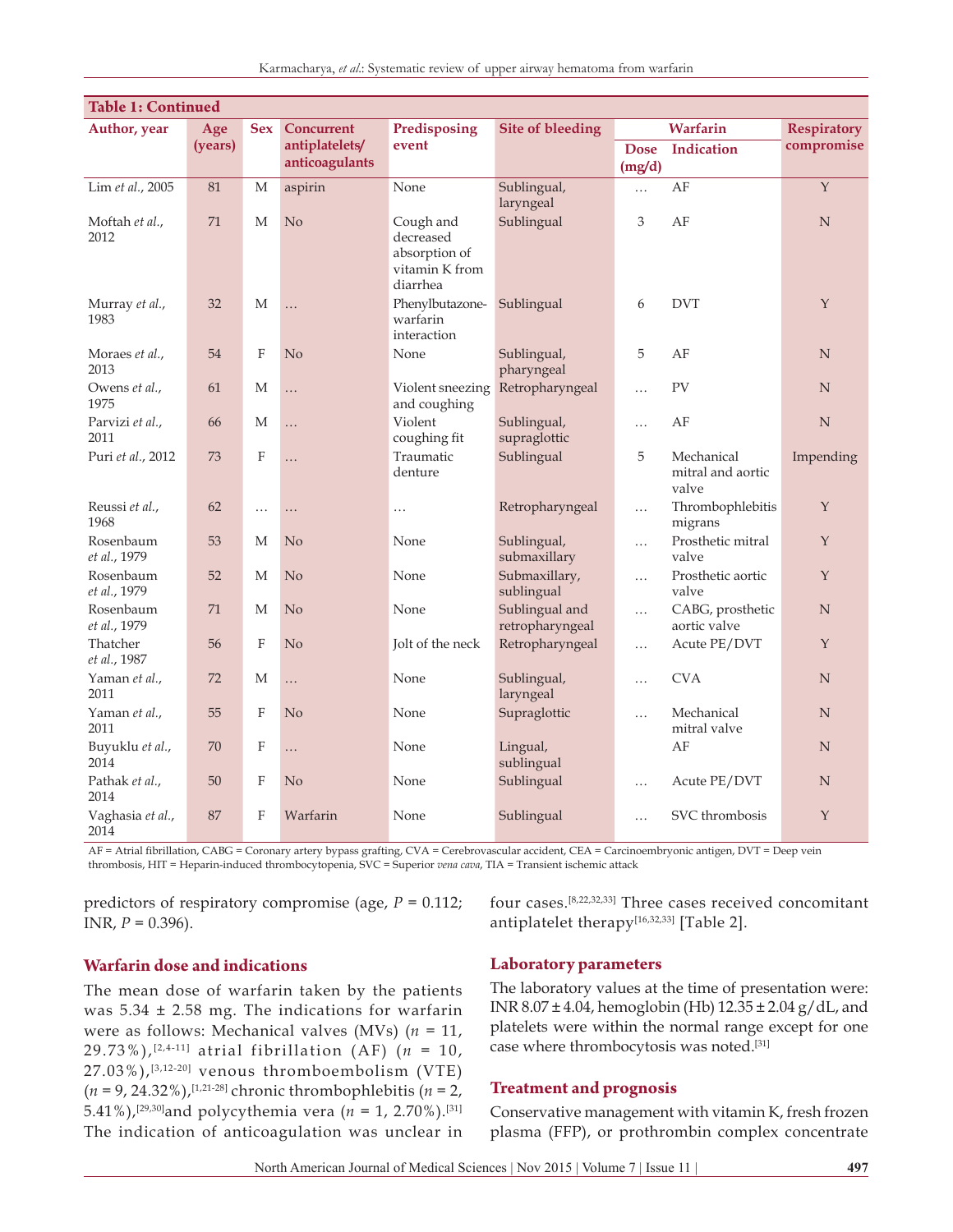| Table 2: Laboratory parameters, management, and outcomes of the included cases |                  |            |          |            |                                                                      |                                                                                    |                                                                                                                                                                         |  |  |
|--------------------------------------------------------------------------------|------------------|------------|----------|------------|----------------------------------------------------------------------|------------------------------------------------------------------------------------|-------------------------------------------------------------------------------------------------------------------------------------------------------------------------|--|--|
| Author,                                                                        | <b>INR</b>       | <b>PTT</b> | Hb       | <b>Plt</b> | <b>Medical therapy</b>                                               | <b>Airway treatment</b>                                                            | Outcome                                                                                                                                                                 |  |  |
| year                                                                           |                  |            |          |            |                                                                      |                                                                                    |                                                                                                                                                                         |  |  |
| Akoglu et al.,<br>2008                                                         | 5.9              | $\cdots$   | 10.4     |            | Vitamin K, FFP,<br>blood transfusion,<br>prophylactic<br>antibiotics | Conservative                                                                       | Resolution of hematoma<br>within 2 weeks                                                                                                                                |  |  |
| Bachmann<br>et al., 1987                                                       | .                | 120        | $\cdots$ |            | FFP, SQ heparin                                                      | Cricothyroidotomy,<br>tracheostomy                                                 | Pulmonary edema<br>on relief of airway<br>obstruction, resolution of<br>hematoma                                                                                        |  |  |
| Bapat<br>et al., 2001                                                          | 6.9              | $\cdots$   | $\cdots$ |            | <b>FFP</b>                                                           | Endotracheal<br>intubation,<br>tracheostomy,<br>surgical evacuation<br>of hematoma | Complete recovery                                                                                                                                                       |  |  |
| Berthelsen<br>et al., 2012                                                     | 10               | $\cdots$   | $\cdots$ |            | Vitamin K                                                            | Endotracheal<br>intubation                                                         | Resolution of hematoma<br>after 4 days                                                                                                                                  |  |  |
| Bloom et al.,<br>2002                                                          | 5.4              | 110        | 11       | 275,000    | Vitamin K, FFP,<br>clindamycin,<br>Decadron, blood<br>transfusion    | Conservative                                                                       | Resolution of hematoma<br>within 6 days                                                                                                                                 |  |  |
| Boster et al.,<br>1983                                                         | .                | 127        | 13.5     | Normal     | Vitamin K, FFP                                                       | Tracheostomy                                                                       | Resolution of hematoma<br>in 5 days, warfarin<br>stopped and aspirin<br>started                                                                                         |  |  |
| Brooks et al.,<br>1981                                                         | $\cdots$         | 180        | 10       | 285,000    | Vitamin K, FFP                                                       | Conservative                                                                       | Resolution of hematoma<br>within 5 days                                                                                                                                 |  |  |
| Brown et al.,<br>2002                                                          | 1.7              | $\cdots$   | $\cdots$ |            | $\cdots$                                                             | Tracheostomy                                                                       | Resolution of hematoma<br>within 10 days                                                                                                                                |  |  |
| Cashman<br>et al., 2011                                                        | 9                | $\cdots$   | 13.5     | Normal     | Vitamin K, FFP, SQ<br>heparin                                        | Conservative                                                                       | Resolution of hematoma                                                                                                                                                  |  |  |
| Cohen et al.,<br>1989                                                          | .                | 120        | 14       | 302,000    | Vitamin K                                                            | Tracheostomy                                                                       | Aspiration pneumonia,<br>resolution of hematoma<br>after 9 days, aspirin and<br>dipyridamole given<br>for 5 days mo followed<br>by warfarin 2.5 mg on<br>alternate days |  |  |
| Cohen et al.,<br>1989                                                          | .                | $\cdots$   | 12.3     | $\cdots$   | Penicillin,<br>hydrocortisone,<br>vitamin K, FFP                     | Endotracheal<br>intubation                                                         | Resolution of hematoma,<br>warfarin stopped, aspirin<br>started                                                                                                         |  |  |
| Duong et al.,<br>1986                                                          | .                | 150        | .        | $\cdots$   | Vitamin K, FFP, SQ<br>heparin                                        | Cricothyroidotomy,<br>tracheostomy                                                 | Mild pneumonitis,<br>resolution of hematoma                                                                                                                             |  |  |
| Frohna et al.,<br>2012                                                         | $\overline{4}$   | $\cdots$   | .        | $\cdots$   | Vitamin K, FFP                                                       | Nasotracheal<br>intubation,<br>tracheostomy on the<br>5th day                      | Resolution of hematoma<br>by day 14                                                                                                                                     |  |  |
| Gonzalez-<br>Garcia<br>et al., 2005                                            | 8                | 120        | 6.2      | .          | <b>FFP</b>                                                           | Endotracheal<br>intubation,<br>tracheostomy on the<br>3rd day                      | Resolution of hematoma<br>after day 5                                                                                                                                   |  |  |
| Gooder et al.,<br>1980                                                         | $\cdots$         | $\cdots$   | 14.2     | Normal     | Vitamin K,<br>prothrombin<br>complex                                 | Tracheostomy                                                                       | Resolution of hematoma,<br>warfarin stopped, aspirin<br>started                                                                                                         |  |  |
| Gupta et al.,<br>2003                                                          | 10               | $\cdots$   | 12.5     | .          | Vitamin K                                                            | Conservative                                                                       | Resolution of hematoma<br>in 2 days                                                                                                                                     |  |  |
| Hatzakorzian<br>et al., 2005                                                   | Normal           | $\cdots$   | 13.5     | Normal     | Dexamethasone                                                        | Conservative                                                                       | Resolution of hematoma<br>within 4 days                                                                                                                                 |  |  |
| Jandreau<br>et al., 1997                                                       | $\boldsymbol{9}$ | 76.5       | 11.3     | 336,000    | Cefuroxime,<br>dexamethasone,<br>heparin                             | Conservative                                                                       | Resolution of hematoma                                                                                                                                                  |  |  |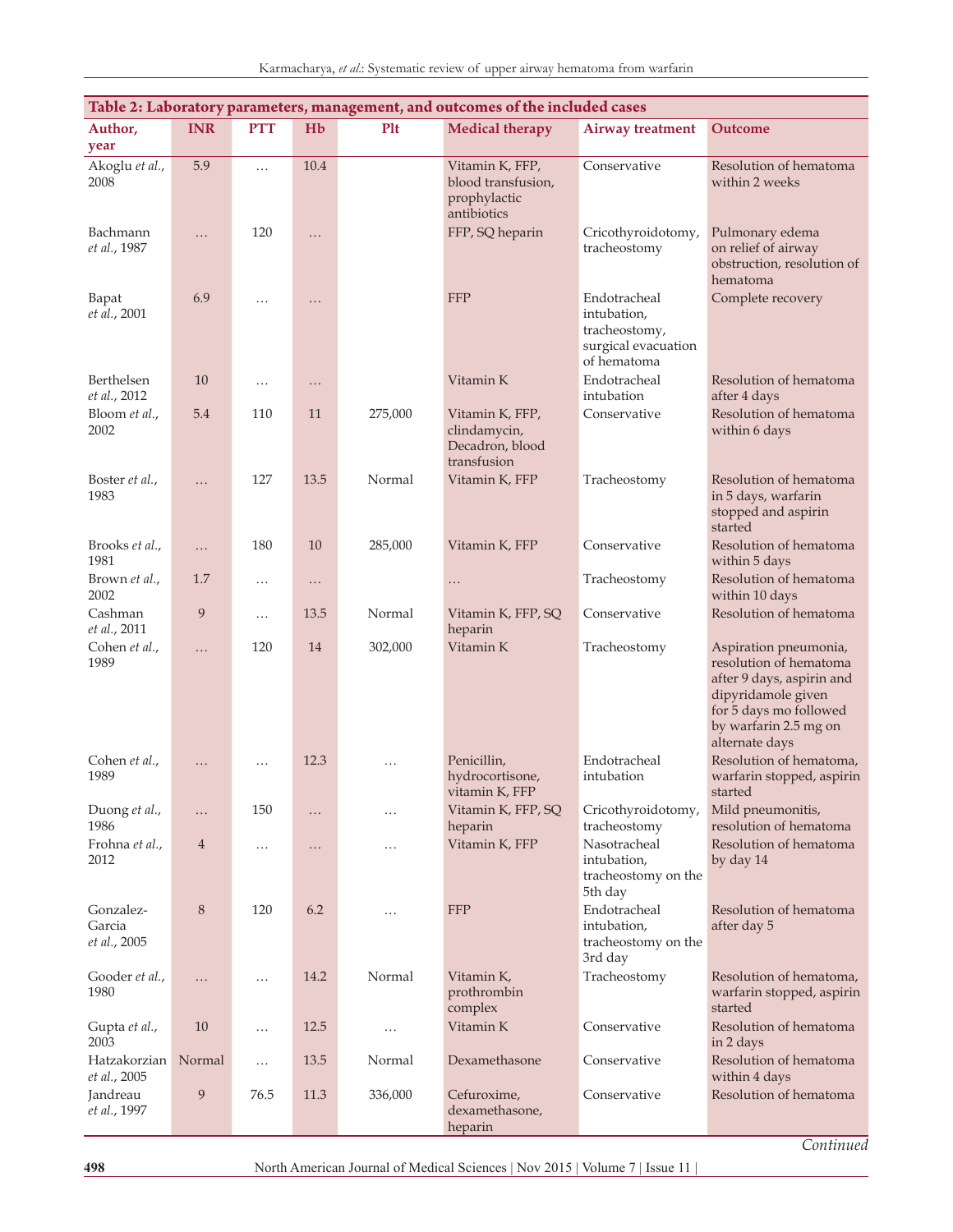| Karmacharya, et al.: Systematic review of upper airway hematoma from warfarir |  |  |  |  |  |
|-------------------------------------------------------------------------------|--|--|--|--|--|
|                                                                               |  |  |  |  |  |

| <b>Table 2: Continued</b> |             |            |          |                |                                                                               |                                                                      |                                                                                                                |  |  |
|---------------------------|-------------|------------|----------|----------------|-------------------------------------------------------------------------------|----------------------------------------------------------------------|----------------------------------------------------------------------------------------------------------------|--|--|
| Author,                   | <b>INR</b>  | <b>PTT</b> | Hb       | <b>Plt</b>     | <b>Medical therapy</b>                                                        | <b>Airway treatment</b>                                              | Outcome                                                                                                        |  |  |
| year                      |             |            |          |                |                                                                               |                                                                      |                                                                                                                |  |  |
| Lee et al.,<br>1980       | .           | 144        | .        | $\cdots$       | Vitamin K, FFP                                                                | Conservative                                                         | Resolution of hematoma<br>within 6 days                                                                        |  |  |
| Lepore, 1976              | .           | 106        | .        | .              | FFP, vitamin K,<br>hydrocortisone,<br>ampicillin                              | Nasotracheal<br>intubation using<br>bronchoscope                     | Resolution of hematoma<br>within 6 days                                                                        |  |  |
| Lim $et$ al.,<br>2005     | 10          | $\cdots$   | $\cdots$ | $\cdots$       | Prothrombin<br>complex, vitamin K                                             | Nasotracheal<br>intubation                                           | Resolution of hematoma<br>within 24 h, warfarin<br>stopped                                                     |  |  |
| Moftah et al.,<br>2012    | 6.6         | $\cdots$   | $\cdots$ | $\cdots$       | Vitamin K,<br>hydrocortisone                                                  | Conservative                                                         | Resolution of hematoma,<br>warfarin stopped, aspirin<br>started                                                |  |  |
| Murray et al.,<br>1983    | .           | 126        | 10.2     | .              | $\cdots$                                                                      | Tracheostomy                                                         | $\cdots$                                                                                                       |  |  |
| Moraes et al.,<br>2013    | 5.5         | $\cdots$   | 13.3     | 120,000        | Vitamin K, FFP                                                                | Conservative                                                         | Resolution of hematoma<br>after 3 days, warfarin<br>stopped and aspirin<br>started                             |  |  |
| Owens et al.,<br>1975     | .           | .          | $\cdots$ | Thrombocytosis | Vitamin K                                                                     | Tracheostomy                                                         | Evacuation of<br>hematoma after<br>2 weeks, duodenal ulcer<br>bleeding requiring<br>antrectomy and<br>vagotomy |  |  |
| Parvizi et al.,<br>2011   | 7.6         | $\cdots$   | 15       | .              | Vitamin K,<br>prothrombin complex,<br>dexamethasone,<br>epinephrine nebulizer | Conservative                                                         | Resolution of hematoma<br>in 4 days                                                                            |  |  |
| Puri et al.,<br>2012      | 5.5         | $\cdots$   | .        | $\cdots$       | Prothrombin<br>complex, vitamin K,<br>hydrocortisone                          | Nasotracheal<br>intubation, surgical<br>decompression of<br>hematoma | Resolution of hematoma                                                                                         |  |  |
| Reussi et al.,<br>1968    | $\cdots$    | $\cdots$   | $\cdots$ | $\cdots$       | Vitamin K                                                                     | $\cdots$                                                             | Resolution of hematoma<br>within 20 days                                                                       |  |  |
| Rosenbaum<br>et al., 1979 | .           | $\cdots$   | $\cdots$ | .              | Vitamin K                                                                     | Tracheostomy                                                         | Death due to anoxic brain<br>injury                                                                            |  |  |
| Rosenbaum<br>et al., 1979 | $\cdots$    | $\cdots$   | .        | .              | Vitamin K,<br>prothrombin<br>complex                                          | Conservative                                                         | Resolution of hematoma<br>within 10 days, warfarin<br>continued                                                |  |  |
| Rosenbaum<br>et al., 1979 | .           | 89         | .        | $\cdots$       | Vitamin K, FFP                                                                | Conservative                                                         | Resolution of hematoma,<br>aspirin, and dipyridamole<br>given for 3 weeks<br>followed by warfarin              |  |  |
| Thatcher<br>et al., 1987  | $\cdots$    | $\cdots$   | 11.7     | 549,000        | Vitamin K, FFP                                                                | Intubation                                                           | Resolution of hematoma<br>within 2 wk                                                                          |  |  |
| Yaman et al.,<br>2011     | 15.5        | $\cdots$   | 13.6     | 235,000        | Vitamin K, FFP,<br>methylprednisolone,<br>cefazolin                           | Conservative                                                         | Resolution of hematoma<br>within 7 days, started<br><b>LMWH</b>                                                |  |  |
| Yaman et al.,<br>2011     | 4.5         | $\cdots$   | 12.6     | 290,000        | Vitamin K,<br>methylprednisolone                                              | Conservative                                                         | Resolution of hematoma<br>within 3 days, warfarin<br>restarted after 7 days                                    |  |  |
| Buyuklu<br>et al., 2014   | 19          | $\cdots$   | 13       | $\cdots$       | Vitamin K, FFP                                                                | Conservative                                                         | Resolution of hematoma<br>within 3 days                                                                        |  |  |
| Pathak et al.,<br>2014    | 5.2         | $\cdots$   | 14.5     | 269,000        | Vitamin K                                                                     | Conservative                                                         | Resolution of hematoma<br>within 3 days, and warfarin<br>restarted after 4 days                                |  |  |
| Vaghasia<br>et al., 2014  | $\,$ 8 $\,$ | $\ldots$   | $\cdots$ | $\ldots$       | Vitamin K, FFP                                                                | Nasotracheal<br>intubation                                           | Resolution of hematoma                                                                                         |  |  |

FPP = Fresh frozen plasma, Hb = Hemoglobin, Plt = Platelets, PTT = Partial thromboplastin time, SQ = Subcutaneous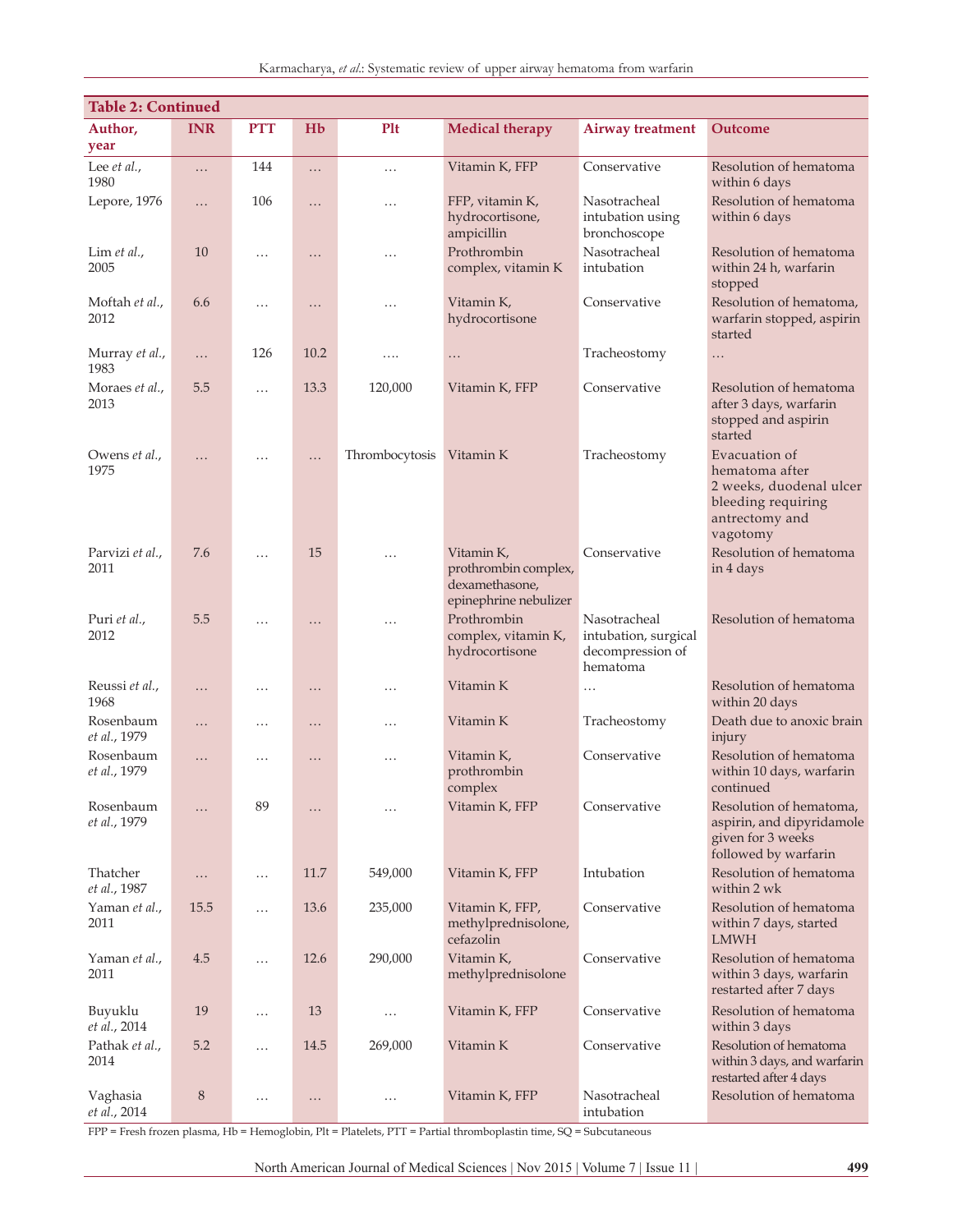(PCC) was instituted in 18 (48.65%)[2,3,6,8,9,11-15,17-20,27,32] cases [Table 2]. Cricothryrotomy was performed in two (5.41%) cases,<sup>[21,23]</sup> tracheotomy in 12 (32.43%) cases,<sup>[1,4,5,11,21-26,31,33]</sup> endotracheal intubation in five (13.51%) cases,<sup>[1,4,10,22,28]</sup> nasotracheal intubation in four (10.81%) cases,[5,7,16,29] and surgical evacuation of hematoma in two (5.41%) cases.<sup>[4,7]</sup>

Most of the cases had a good outcome with the mean duration to resolution being  $7.69 \pm 5.44$  days. The complications included respiratory compromise in 18 cases  $(48.65\%)$ , pulmonary edema,<sup>[21]</sup> aspiration pneumonia,<sup>[22]</sup> and mild pneumonitis<sup>[23]</sup> in one case each. One patient died due to anoxic brain injury.[11]There was no significant difference between the mean age  $(58.94 \text{ vs } 61.17, P = 0.607)$ , warfarin dose (6.03 mg vs 4.67 mg, *P* = 0.282), time to resolution (8.20 vs 6.53, *P* = 0.412), and INR (6.59 vs 8.86,  $P = 0.194$ ) between the patients undergoing conservative and nonconservative management. Similarly, there was no significant correlation between time to resolution and age (Pearson's *r* = 0.044, *P* = 0.832) or INR (Pearson's *r* = −0.427, *P* = 0.113).

Most cases did not mention whether warfarin was restarted or not during the follow-up period. It was switched to aspirin in five cases[17,18,22,24,26] and restarted immediately after resolution of the symptoms in three cases;[8,11,27] however, the dose at which it was restarted was not clear.

## **Discussion**

## **Background**

In spite of the increasing popularity of the newer anticoagulants, warfarin remains the most commonly prescribed oral anticoagulant in the United States with >25 million warfarin prescriptions in the United States in 2010.[34] Warfarin acts as a vitamin K antagonist by binding with the vitamin K 2, 3-epoxide reductase in the hepatic microsome and blocking the action of vitamin K-dependent factors II, VII, IX, X, protein C, and protein S. It is commonly used for chronic anticoagulation in patients with atrial fibrillation (AF), venous thromboembolism (VTE), and artificial heart valves. Warfarin levels are monitored with regular INR with a target of 2 to 3 in AF and VTE and 2.5 to 3.5 in patients with mechanical heart valves. Interaction with commonly used medications including broad spectrum antibiotics, quinidine, salicylate, and thyroxine as well as with alcohol and diet often make anticoagulation with warfarin challenging.[3,31] The concurrent usage of platelet inhibiting agents such as aspirin and nonsteroidal anti-inflammatories further increases the risk of bleeding.<sup>[3]</sup> The risk of bleeding, internal or external, is related to INR in a log linear fashion[3] and is known to be higher with INR levels

 $>4.5$ ,<sup>[4]</sup> which is consistent with the mean INR of 8 in our study. The incidence of bleeding in patients on warfarin is about 6.8%.[3] Upper airway hematoma is a rare complication. Sublingual, retropharyngeal, submaxillary, and epiglottic hematomas or bleeding have been described. It is important to recognize these early as they can lead to life-threatening complications such as airway compromise.

## **Clinical features and diagnosis**

UAH may be preceded by predisposing factors such as violent coughing and trauma or it may be spontaneous (43.24% of cases in our study). Sore throat, dysphagia, and neck swelling are the most common presenting symptoms of UAH, which were consistent with our study. These are nonspecific findings that may be associated with many common clinical syndromes such as acute respiratory tract infections. Additionally, since our study did not find any difference in age, INR, or dose of warfarin between patients with and without respiratory compromise, a high level of suspicion is required for diagnosis at an earlier stage. This may be one of the reasons why more than half of the patients have respiratory compromise at presentation. Unlike what has been reported previously,<sup>[23]</sup> our study found that sublingual space (66.57%) was most commonly involved followed by retropharyngeal space (27.03%). Differentiation from acute infectious process such as Ludwig's angina or retropharyngeal abscess is crucial as they are managed quite differently.

## **Management**

No definite consensus to treatment exists in the literature. While Hefer *et al*. [35] reported similar outcomes among all patients with retropharyngeal hematoma up to 1993 with observation versus aggressive early airway management, Cohen and Warman<sup>[22]</sup> support early tracheotomy in all patients, with observation limited to only mild cases. Similarly, Rosenbaum<sup>[11]</sup> recommends close intensive care unit (ICU) monitoring. The data of our review was in line with Hefer *et al*. [35] in that the outcomes (time to resolution) did not differ in the conservative and aggressive approach. Moreover, advanced age and higher INR failed to predict the likelihood of respiratory compromise. Hence, in mild cases with no airway compromise, our study favors medical therapy with reversal of the coagulopathy with vitamin K and FFP or PCC preferably in an ICU setting.<sup>[1,13,18]</sup> The recommended dose of FFP and PCC is 4 units/kg with INR greater than 1.5 and 50 units/kg with INR greater than 6, respectively.<sup>[13]</sup> Although surgical drainage has been described,<sup>[36]</sup> it is not warranted in most cases as it carries the risk of increasing soft tissue edema and airway compromise.[37] Spontaneous resolution usually occurs with normalization of coagulation parameters.[1]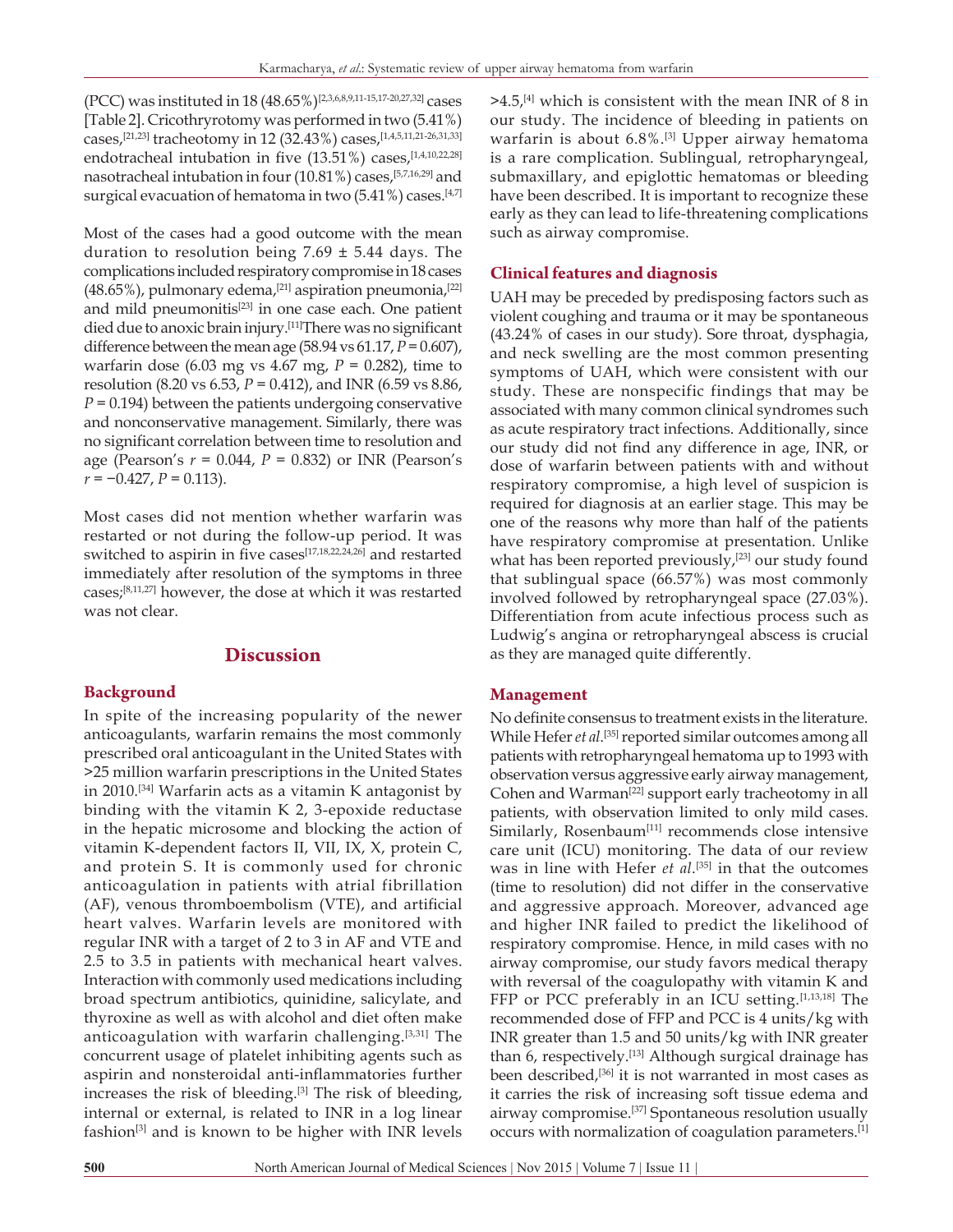Patients with severe airway compromise should be considered a medical emergency and endotracheal intubation may be indicated as life-threatening hemorrhage can occur into the sublingual space rapidly.<sup>[1]</sup> Patients should be evaluated by an otolaryngologist (or any other physician capable managing and evaluating a critical airway including performing a flexible laryngoscopy) and those with impending airway obstruction should be managed by a team of experienced anesthesiologists and otolaryngologists. The preferred management should be fiber-optically-guided nasotracheal intubation; cricothyrotomy or awake tracheotomy should be done only in cases where intubation is not possible and orotracheal intubation contraindicated as mask ventilation may be impossible.<sup>[11]</sup>

Prophylactic antibiotics were used in six cases; however, they are not usually indicated as abscess formation does not occur.<sup>[1]</sup>Although steroids were used in 10 cases, there was no definitive evidence of benefit. The patient may be restarted on warfarin with regular monitoring of INR once the hematoma resolves, provided that he/she is able to maintain an optimum level of INR. None of the reported cases had INR in the desired range; hence, it is unlikely that UAH occurs with a normal INR.

#### **Limitations of the study**

Our study had several limitations. This is a retrospective series of reported cases in the current literature and has inherent biases related to such studies including selection and publication biases. Also, we included only articles available in the English language. Due to the small sample size, statistical analysis was limited. Asymptomatic cases of UAH are unlikely to be recognized; hence, the reported cases may not represent the overall patient population with UAH.

## **Conclusion**

UAH is a rare but potentially serious complication of warfarin therapy, which should be differentiated from the more common infectious etiologies. It is more common in the elderly population with supratherapeutic INR and some inciting event present in many cases. Overall, it has a good prognosis with significant morbidity present only if concomitant respiratory compromise is present. Only mild cases should be observed, preferably in an ICU setting and conservative management is possible in these patients but no patient characteristics predict airway compromise or successful conservative management. Reversal of anticoagulation with low threshold for

artificial airway placement in the event of airway compromise is the treatment of choice.

## **Financial support and sponsorship**

Nil.

## **Conflicts of interest**

There are no conflicts of interest.

## **References**

- 1. González-García R, Schoendorff G, Muñoz-Guerra MF, Rodríguez-Campo FJ, Naval-Gías L, Sastre-Pérez J. Upper airway obstruction by sublingual hematoma: A complication of anticoagulation therapy with acenocoumarol. Am J Otolaryngol 2006;27:129-32.
- 2. Akoğlu E, Seyfeli E, Akoğlu S, Karazincir S, Okuyucu S, Dağli AS. Retropharyngeal hematoma as a complication of anticoagulation therapy. Ear Nose Throat J 2008;87:156-9.
- 3. Bloom DC, Haegen T, Keefe MA. Anticoagulation and spontaneous retropharyngeal hematoma. J Emerg Med 2003;24:389-94.
- 4. Bapat VN, Brown K, Nakas A, Shabbo F. Retropharyngeal hematoma — a rare complication of anticoagulant therapy. Eur J Cardiothorac Surg 2002;21:117-8.
- 5. Frohna WJ, Lowery RC Jr, Pita F. Lingual and sublingual hematoma causing upper airway obstruction. J Emerg Med 2012;43:1075-6.
- 6. Lee M, Berger HW, Granada MG. Acute upper airway obstruction. Sodium warfarin-induced hemorrhage into the base of the tongue and epiglottis. Chest 1980;77:454-5.
- 7. Puri A, Nusrath MA, Harinathan D, Lyall J. Massive sublingual hematoma secondary to anticoagulant therapy complicated by a traumatic denture: A case report. J Med Case Rep 2012;6:105.
- 8. Yaman H, Guven DG, Kandis H, Subasi B, Alkan N, Yilmaz S. Sublingual and SupraglotticHaemorrhage as a Complication of Warfarin Therapy. 2011. (Accessed September 18, 2014, at http://search.informit.com.au/documentSummary;dn=09032 7940083640;res=IELHEA).
- 9. Jandreau SW, Mayer D. Spontaneous bilateral arytenoid hematoma in a patient on warfarin. Am J Emerg Med 1998;16:674-6.
- 10. Berthelsen RE, Tadbiri S, Rosenstock CV. Spontaneous sublingual haematoma in a patient treated with warfarin. Acta Anaesthesiol Scand 2013;57:530-1.
- 11. Rosenbaum L, Thurman P, Krantz SB. Upper airway obstruction as a complication of oral anticoagulation therapy. Report of three cases. Arch Intern Med 1979;139:1151-3.
- 12. Brooks BJ Jr, Mocklin KE. Retropharyngeal hematoma as a complication of warfarin therapy. J La State Med Soc 1981;133:156-7.
- 13. Cashman E, Shandilya M, Amin M, Hughes J, Walsh M. Warfarin-induced sublingual hematoma mimicking Ludwig angina: Conservative management of a potentially life-threatening condition. Ear Nose Throat J 2011;90:E1.
- 14. Gupta MK, McClymont LG, El-Hakim H. Case of sublingual hematoma threatening airway obstruction. Med Sci Monit 2003;9:CS95-7.